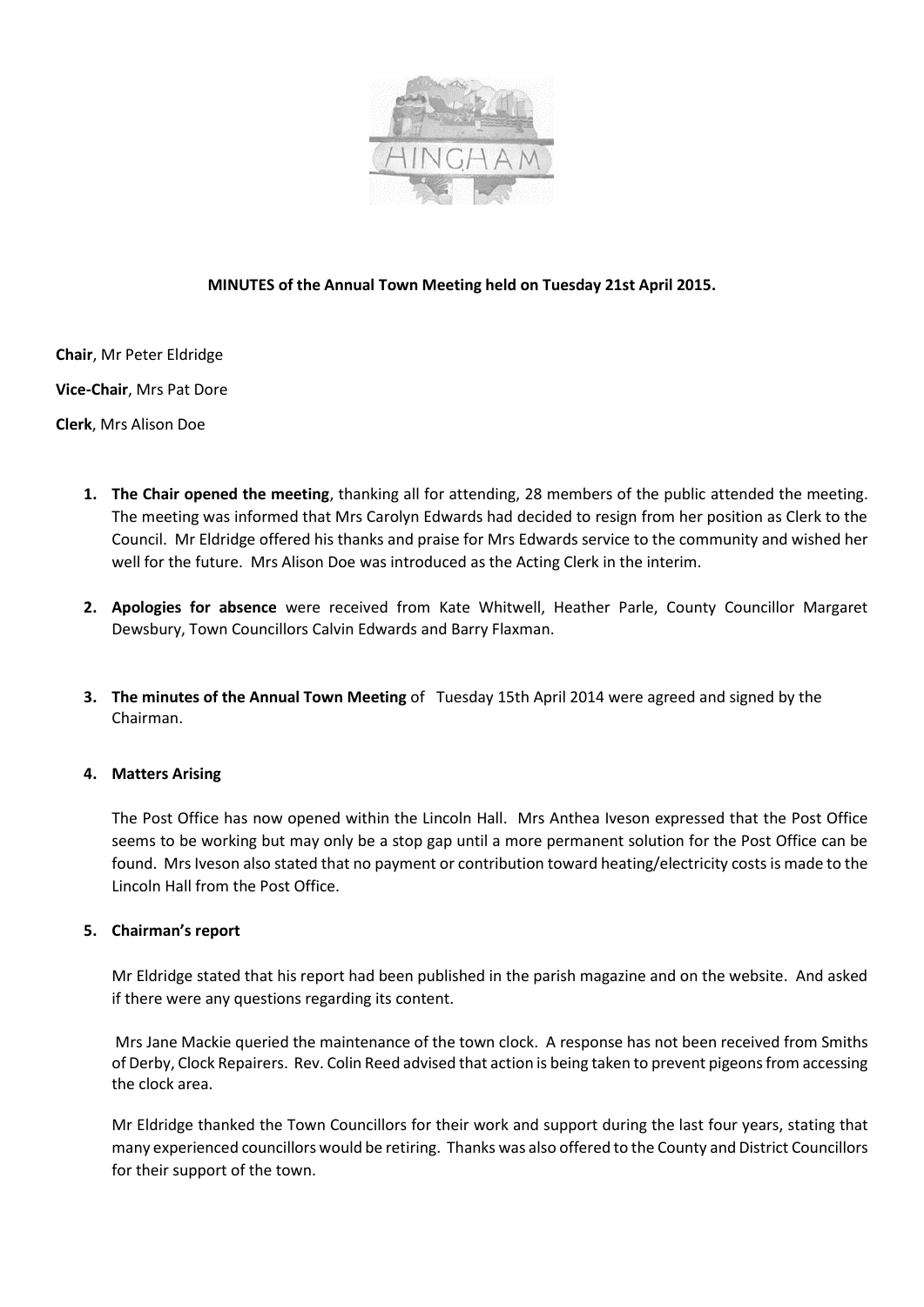## **6. End of Year Accounts**

The accounts were presented by Mrs Pat Dore as draft accounts. It was proposed by Mr Bendle and seconded by Mr Robin Chan that the draft accounts be accepted. Carried. Mr Eldridge thanked Mrs Dore for producing the accounts with such limited time.

## **7. Report from Norfolk Constabulary**

PCSO Marie Albinagorta was not present at the meeting. The report was read by Mr Eldridge.

The report states a change in PCSOs leaving two to cover Wymondham and the surrounding area. The reported crime rate has increased from the previous year with a spike in crime for December 2014. Concerns were expressed that it may be local people committing the crimes. Mr Eldridge had been advised that a PCSO for Hingham would cost the Town Council in the region of £17,000 per year, but would be able to be called upon to attend incidents outside of the town.

#### **8. Reports from Organisations within Hingham**

**Hingham W.I** - Mr Eldridge read the report which stated membership now stands at 33 and detailed the main fundraising and celebratory activities.

**Hingham Bereavement Support Group** – Represented by Rev. Colin Reed who stated that the organisation was formed just over a year ago and has got off to a very positive start now having 12 regular attendees. Rev. Reed recognised that the service may not be for everyone suffering a bereavement but added it provides a lifeline for some and looks forward to the group continuing to offer support to those in need in the future.

**STARS –** Mr Eldridge read the report which stated membership stands at 12 but a few more members would be welcomed. It was explained that STARS is a hand bell ringing group.

**Hingham and District Gardening Club** – Mr Eldridge read the report which detailed social activities and plant stalls. Treasurer Paddy Wilkin added that the club has had a very successful year, they meet on the second Tuesday of the month and anyone wishing to join would be welcome.

**Hingham Methodist Church –** Mr Eldridge read the report which detailed the churches fund raising activities, services and coffee shop mornings held on the first Saturday morning of every month. Heather Parle's thanks to everyone for their support was passed on.

**Hingham Primary School** – Mr Eldridge read the report detailing the school activities and aims. The Chair of Governors, Phil Robinson added that despite dwindling resources it is a vibrant school with a proactive head teacher and staff. Rev. Reed and Mrs Dore offered their support to the school for their forthcoming OFSTED inspection. Mr Chan asked if there was a way those without children could offer their support to the school, Mr Robinson advised him of the Friends of Hingham School, whose fundraising activities are a great support.

**Hingham Society** – represented by Chairman Tom Cowin who stated that last year the society had 500 members which is approximately a quarter or the town. He praised public support for the funding of the plaque to commemorate Field Marshal Lord Ironside and advised that on 1<sup>st</sup> May there would be an opportunity to put questions to candidates for the local elections.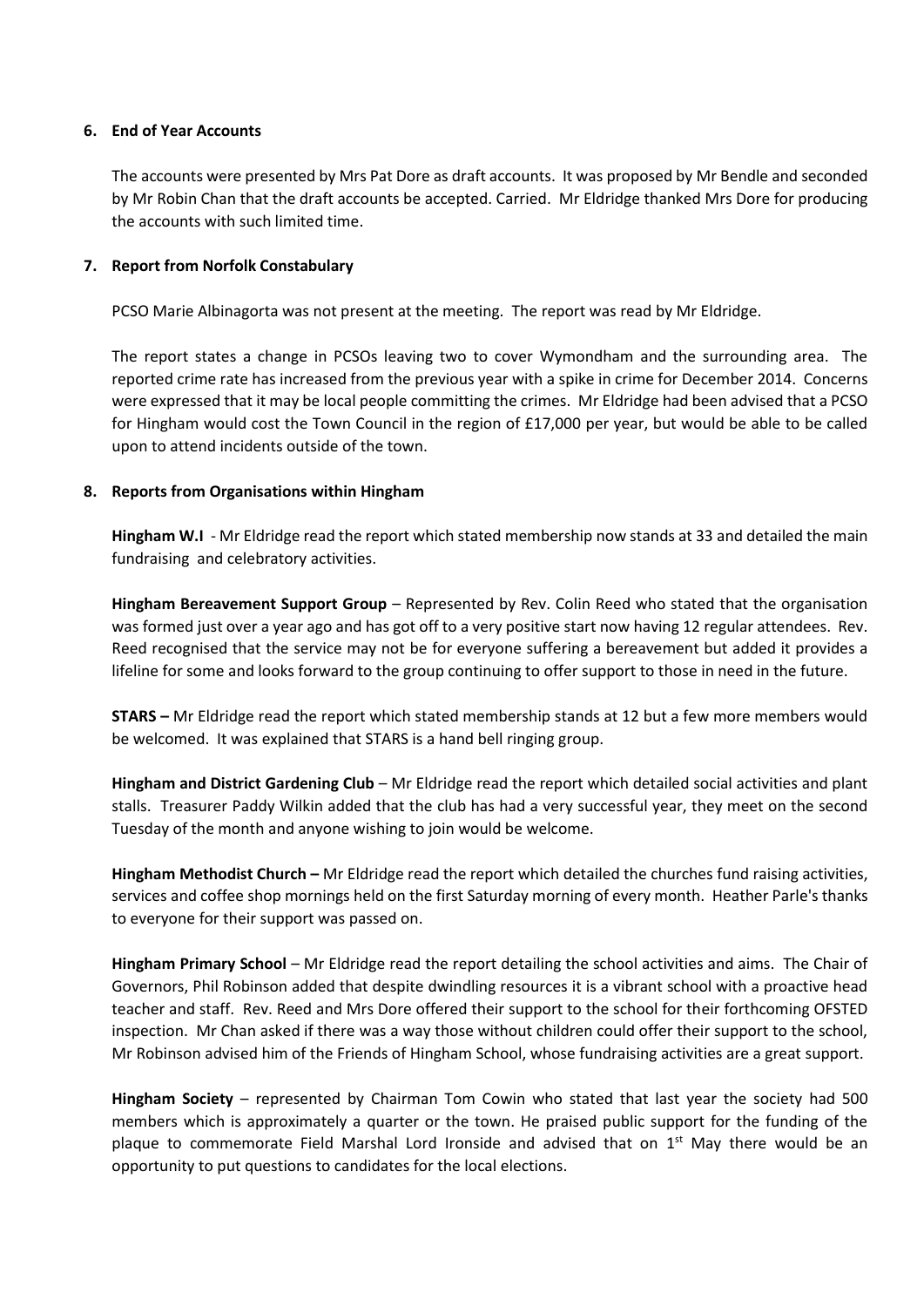**Hingham Education Trust** – Mr Eldridge read the report detailing the grant system. It was advised that grant application forms are available from Mrs Chapman the Clerk of the trust and from the newsagents.

**Hingham and District Community Car Scheme** – Represented by Alison Lys, scheme co-ordinator who stated that their main change last year was providing trips to Great Ellingham Post Office, although only 35 trips took place and believes that this is due to the fact that neighbours have been providing lifts to those in need. Mrs Lys praised this community spirit within the town and advised that the scheme was in desperate need of new drivers, as there are only currently 4, who are all elderly themselves. The organisation has had difficulty with bank account access and has not claimed the last 4 quarters funding from the Town Council.

**Hingham Pre-School Playgroup** – Mr Eldridge read the report detailing the Playgroups activities and fundraising, with thanks to the staff.

**Hingham History Centre** – Mr Eldridge read the report detailing the group's activities, fundraising and book publication and also the launch of their website.

**Hingham Rectory Bowls Club** - Mr Eldridge read the report stating the club has 40 members and detailing the leagues in which they play.

**Hingham Charity -** Mr Eldridge read the report detailing how funds are raised through the land owned by the charity, this enabled them to make 48 grants last year and gifts of food to Pilgrim House although high maintenance costs have left the accounts in deficit.

**St Andrews Heritage Fund** – Mr Eldridge read the report detailing fund raising activities, planned projects and the costs of up keep the church building. Rev. Reed advised that the Heritage Fund, looking after the largest building in Hingham, needs a committee and he would like to recruit people from the town as well as the church community.

**Hingham Playing Field Association –** Represented by Chairman, Alison Lys - the report details the role of the HPFA, a charity run by 6 volunteers, which manages and maintains the sports hall building, 2 children's play areas and the playing fields, and how the association is funded. The report also details the maintenance activities for the year and fundraising activities that took place. It was reported that Hingham Sports and Social Club membership has increased. Mrs Mackie congratulated the HPSA on the job they do in particular the improvements made by installing the balcony which has increased the footfall into the sports hall. Mrs Lys also invited people to photograph dog walkers who do not clean up after their dog in the play areas and playing field. Photographs will be displayed on a "Roll of Shame", on the notice board outside the hall.

**Lincoln Hall Social Centre** – Represented by Anthea Iveson, the report details improvements made to the building including flooring and instant hot water boiler. The lunch club is very successful and Mrs Iveson reported that the Post Office seems to be working, the main hall now offers refreshments on a Friday morning.

## **9. Reports from District and County Councillors**

**District Councillor Yvonne Bendle** – advised that her report had been published in the parish magazine. South Norfolk Council have agreed to freeze their portion of the council tax and have managed to increase the size of their reserves. The report focuses on the "Housing and Business Growth Plan", Public Health Agenda, the 'Fit 4 Business, Fit 4 Life' project and recycling. Cllr Bendle spoke about how Building Control was now proving to be a lucrative source of income for SNDC and was enabling more money to be put into the community. Hingham clubs and societies have benefitted from Neighbourhood Grants. Hingham History Society received a £2000 grant to help develop a Web site which is now up and running, and the Hingham Sports and Social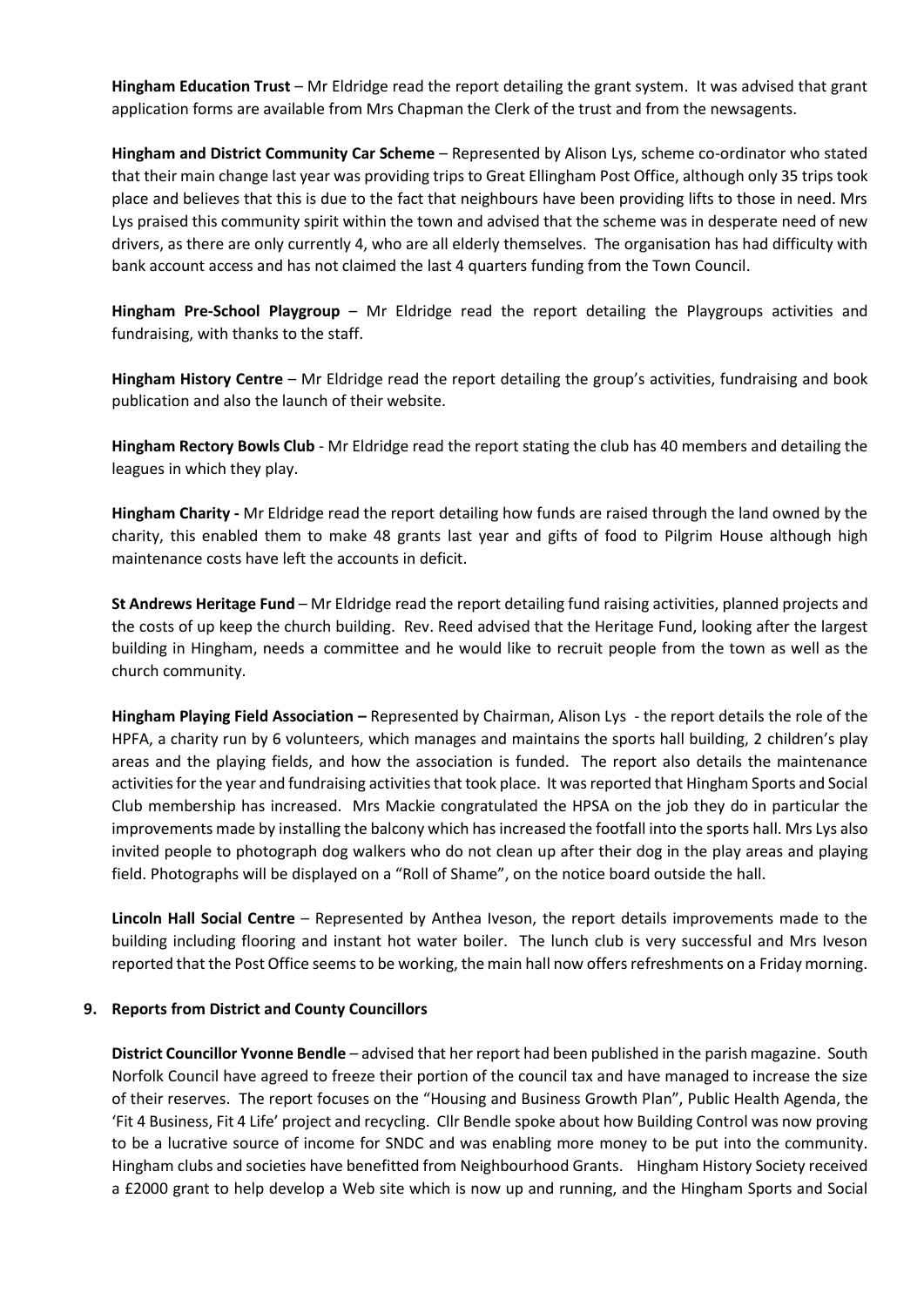Club received £1600 to help with their recent redecoration and refurbishment. The Youth Café has also benefited from a grant. Cllr Bendle welcomed local clubs and societies to approach her regarding funding

Mr Eldridge thanked Cllr Bendle for her all of her hard work during her time as Councillor.

**County Councillor Margaret Dewsbury** – Cllr Dewsbury was unable to attend the meeting for health reasons. Mr Eldridge and Mrs Dore apologised that they were not able to access Cllr Dewsbury's report prior to the meeting. Mrs Lys recognised and offered her thanks for all of Cllr Dewsbury's hard work.

## **10. Any Other Business**

Rev. Colin Reed reported that the project to provide heating in the church was now awaiting planning permission, if granted the project should get underway over the summer months. He apologised for the lack of heating and the discomfort that it has caused during the winter. The plan for toilets to be provided in the tower room will hopefully soon get underway. Rev Reed explained that historical money from the sale of land was being used to fund the projects and should benefit the community by making the church a more useable venue.

Rev. Colin Reed also spoke about the Ecclesiastical Allotment Association, which provide allotments to relieve poverty. The small rents charged provides the association's only income.

Rev. Colin Reed praised the work of the Youth Café, the only society in the town for adolescents, mainly those in the early years of secondary school. The Youth Café has been running for 3 years with hardly any trouble, which he described as a "testament to the youth of the town". He thanked the HPFA for use of their facilities which has boosted Youth Café numbers.

Mr Dore asked Rev. Reed to clarify the situation with the Yew trees, which require drastic pruning. Rev Reed advise that some would be pruned others may have to be removed and believed a faculty would only be required for the removal of trees. Concern was also expressed about a holly tree.

Mrs Lys requested that the Town Council provide a facility for a co-ordinated events list to prevent future events from clashing. Mrs Mackie advised there was a folder in the Library for local events. Mrs Dore advised there was a diary function on the Town Council website which could possibly be used for this function.

Mrs Mackie requested that all of the reports provided for this meeting be made available at the Library. This was agreed.

Mrs Iveson advised that the Town Council minutes that were available in the Library and on the website were not up to date. Mrs Dore explained this situation will hopefully improve with the future appointment of a new Town Clerk.

Rev. Colin Reed suggested that the minutes appear on the website as draft before they are agreed and signed at the following Town Council meeting.

Mrs Mackie expressed concerns regarding the proposal by SNDC to replace the existing public toilet facilities with toilets that there is a charge to use, a plan that would also provide less toilets. Mrs Mackie expressed that the Town Council wish to keep and refurbish the current facilities. Cllr Bendle explained that no meetings regarding this had taken place for 3 months as the Director dealing with this has left SNDC. Cllr Bendle stated that it was a 2 way dialogue between SNDC and the Town Council and such changes would not simply be imposed upon the town.

Mr Robin Chan asked what action was to be taken about the fallen hawthorn tree on the green. He expressed that as it was still living, residents would find it preferable to save and somehow reinstate the tree. Mrs Vee English expressed that it was not acceptable to her that the tree not be saved as it was still alive. Mr Eldridge explained that the council had already made the decision to have the tree removed as to reinstate it as a